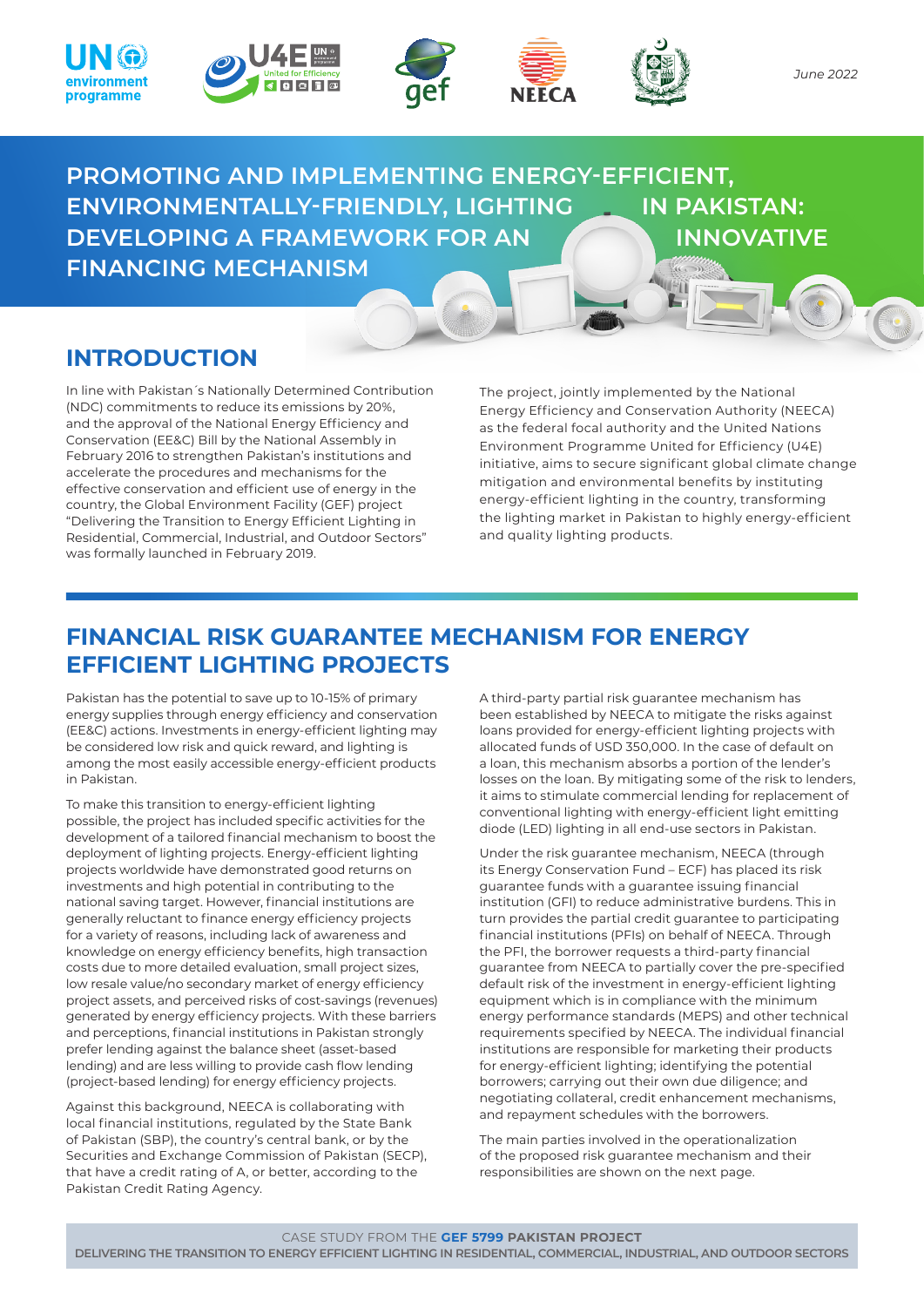

# **Responsibilities of each party involved in the risk guarantee transactions**

## **Responsibilities of the Borrower**

- **•** Carry out needs assessment
- **•** Identify vendor for provision of energy-efficient lighting
- **•** Ensure compliance with approved MEPS for lighting equipment
- **•** Agree on terms of financing with lender and complete its documentary requirements
- **•** Request a third-party financial guarantee from ECF/ NEECA to the lender/PFI to partially cover its prespecified default risk

## **Responsibilities of NEECA**

- **•** Confirm compliance with approved MEPS for lighting equipment
- **•** Arrange guarantee facility limit for providing guarantees to the lending financial institution on behalf of the borrower
- **•** Complete the documentary requirements of the GFI

# **Responsibilities of the lender/PFI**

- **•** Identify/market to the client
- **•** Carry out its own due diligence
- **•** Identify the energy efficiencies and cost savings
- **•** Validate the cost of lighting equipment
- **•** Agree on the terms of financing
- **•** Disbursements and recoveries of funds

## **Responsibilities of the GFI**

- **•** Approve the guarantee facility limit on request of ECF/ **NEECA**
- **•** Mark lien on the deposit/certificates of investment/term deposit receipts of ECF/NEECA
- **•** Issue guarantees to lenders/PFIs on behalf of ECF/NEECA

# **PILOT DEMONSTRATION OF THE RISK GUARANTEE MECHANISM**

In the initial implementation phase of the risk guarantee mechanism, NEECA/Energy Conservation Fund (ECF) has placed an initial amount of USD 50,000 as the risk guarantee fund with Habib Bank Limited which acts as the guarantee issuing financial institution (GFI) and provides the partial credit guarantee on behalf of NEECA.

The first risk guarantee agreement was signed between Image Pakistan Ltd (the borrower) and ORIX Modaraba (the PFI/lender) and NEECA (the guarantor) on 3 November 2021 for an energy-efficient LED lighting retrofit project. Image Pakistan Ltd is a fine embroidery manufacturer based in Karachi which has produced quality embroidered fabric since 1993. Although the total investment for their energy-efficient lighting project is relatively small (one

million Pakistani Rupee (PKR), or about USD 6,000) this has proven the viability and practicality of the risk guarantee mechanism for energy-efficient investment projects in Pakistan.

With funding from ORIX Modaraba and the guarantee mechanism facilitated by NEECA, Image Pakistan Ltd replaced the 890 existing 4-foot and 2-foot fluorescent tubes in their production lines with LED tubes approved by NEECA. NEECA also supported Image Pakistan Ltd in the project development phase with lighting audits to confirm the inventory of existing fluorescent tubes and a cost/benefit analysis of LED tubes. NEECA also helped in identifying qualified lighting suppliers to provide LED tubes which are in compliance with the MEPS.

#### CASE STUDY FROM THE **GEF 5799 PAKISTAN PROJECT**

# ▎⋠▏▓▏▆▏▛▏▏▓▏

**2 DELIVERING THE TRANSITION TO ENERGY EFFICIENT LIGHTING IN RESIDENTIAL, COMMERCIAL, INDUSTRIAL, AND OUTDOOR SECTORS**